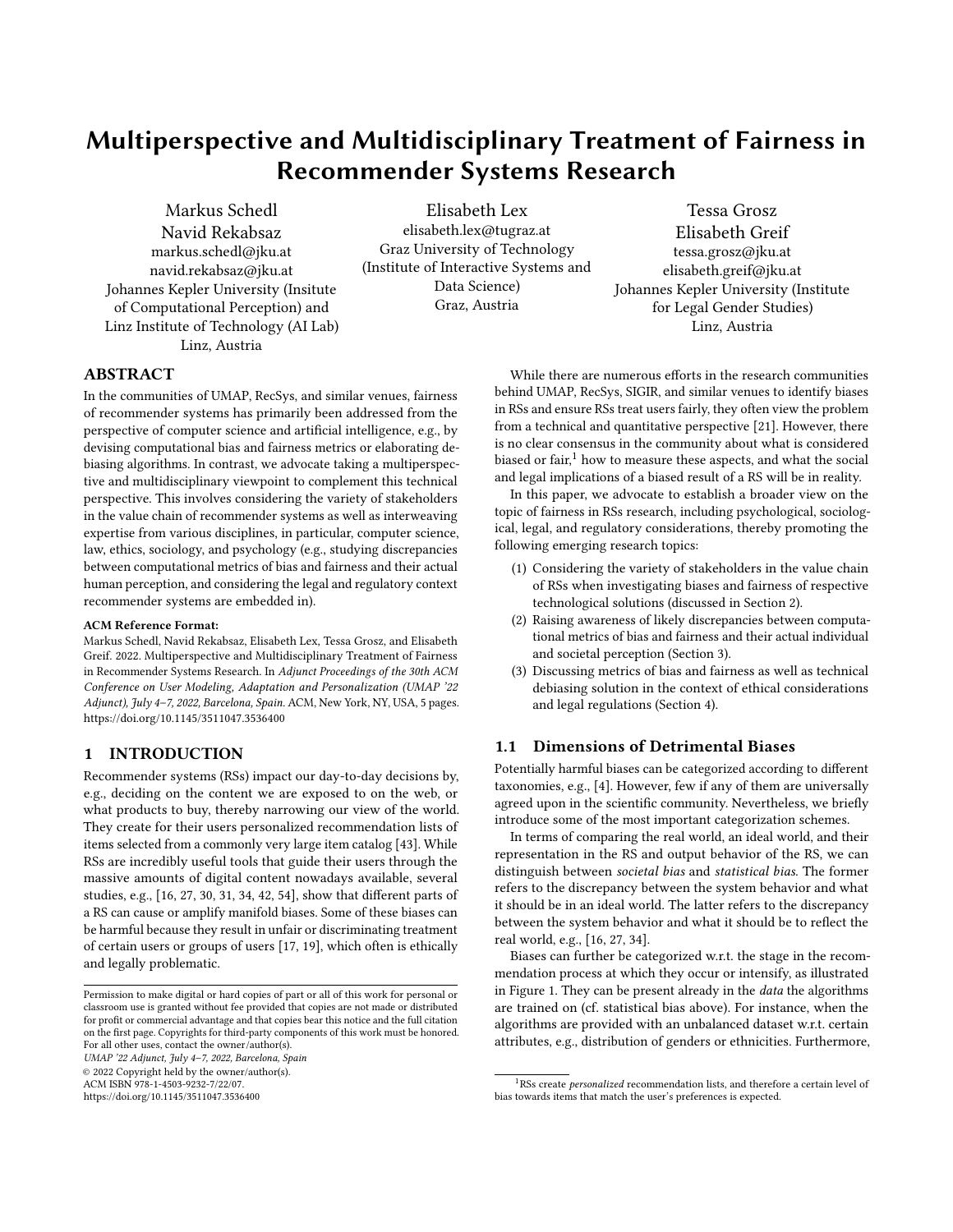<span id="page-1-1"></span>

Figure 1: Categories of biases in RSs, according to the stages of the recommendation process.

the RS algorithm itself can introduce or amplify biases that are subsequently encoded in the learned model. For instance, the models can reinforce stereotypes such as female users predominantly being interested in certain types of (often low-paying) jobs, or emotionally unstable teenagers being fans of metal music. Finally, biases can also result from the interaction between the user and the RS, which includes presentation biases of the system and cognitive biases of the user. Those are strongly tied, since the way recommended items are presented to the user affects their cognitive processing of the recommendation list. Examples include serial positioning effects [\[24\]](#page-3-9), i.e., users more likely remember the items at the top and the end of a recommendation list, and decoy effects [\[46\]](#page-4-4), i.e., items in the recommendation lists that are very inferior to an alternative (target) item can improve the perceived quality of the target item [\[32\]](#page-3-10).

Harmful biases can also be categorized w.r.t. user or item properties according to which the RS discriminates. The former include demographic biases (e.g., providing lower utility for some groups defined by age, gender, or country) [\[20,](#page-3-11) [36,](#page-3-12) [39\]](#page-4-5) and psychological biases (treating differently user groups with different psychological traits such as personality) [\[32,](#page-3-10) [37,](#page-3-13) [38\]](#page-4-6). On the item level, popularity bias is the most frequently researched bias, e.g., [\[2,](#page-3-14) [20,](#page-3-11) [22,](#page-3-15) [29,](#page-3-16) [31,](#page-3-3) [33\]](#page-3-17). It refers to an overrepresentation of already popular items in the recommendation lists of many users.

To quantify detrimental biases and fairness of RSs, various metrics have been proposed to measure how much a recommendation model suffers from a particular bias; see the survey by [\[4\]](#page-3-8) for a recent overview of the most relevant metrics. Group fairness metrics such as statistical parity [\[53\]](#page-4-7) or disparate impact [\[23\]](#page-3-18) compare the fairness of a recommendation model w.r.t. two or more groups of users. To that end, Yao et al. [\[51\]](#page-4-8) propose five fairness metrics to quantify whether preferences for one group are consistently overestimated compared to their actual ratings. Abdollahpouri et al. [\[3\]](#page-3-19) investigate popularity bias and introduce the  $\Delta GAP$  metric to measure the difference between the average popularity of items in a

user group and their recommendation lists. Individual fairness metrics measure if similar individuals receive similar treatments [\[18\]](#page-3-20). Such metrics consider the distribution of biases and fairness at an individual level using inequality measures, e.g., generalized entropy index [\[45\]](#page-4-9) or various statistical quantities [\[31\]](#page-3-3).

## 1.2 Bias Mitigation Strategies

Approaches to mitigate harmful biases can be categorized according to the stage of the recommendation process at which they are included into pre-processing, in-processing, and post-processing methods [\[35\]](#page-3-21). Pre-processing approaches focus on preparing the data in such a way that the resulting model and the final recommendations show a lower degree of bias. Examples of such methods are data rebalancing, i.e., upsampling data from the minority group [\[36\]](#page-3-12), and scraping gender-related words in biographies in content-based job classification/recommendation [\[15\]](#page-3-22). In-processing methods aim at learning a bias-/fairness-aware model, mainly through adding specific bias/fairness criteria to the optimization procedure. This includes methods such as regularization, where the loss function is extended by a bias correction term, and adversarial learning, where the encoded bias in user-item interaction data is reduced by models' internal representations to become agnostic with regard to a specific protected attribute [\[8,](#page-3-23) [25,](#page-3-24) [42\]](#page-4-2). Finally, post-processing approaches typically adopt re-ranking methods that re-organize a recommendation list created by another recommendation algorithm to enforce a certain bias-reducing ranking of recommended items [\[6,](#page-3-25) [52\]](#page-4-10).

### <span id="page-1-0"></span>2 MULTISTAKEHOLDER PERSPECTIVES

Creating, maintaining, and using a RS service involves different stakeholders, e.g., [\[1,](#page-3-26) [5,](#page-3-27) [47\]](#page-4-11). The most prominent ones — which are also those targeted most frequently in research on bias mitigation and fairness improvement of RSs— are the end users of the system, usually the content consumers of products, job announcements, movies, music, etc. Nevertheless, other stakeholders do exist, which are often neglected in research on the topics mentioned above. These include the creators of the content that is made available through the RS, $^2$  $^2$  the *providers* of the recommendation platform (e.g., Netflix, Spotify, Amazon), and policymakers and political institutions (e.g., EU and national legislation).

All of them have different needs, requirements, and goals, which sometimes overlap, but sometimes are in conflict with each other. For instance, consumers are commonly interested in receiving recommendations that match their taste (similarity), are fresh (novelty), or cover a wider range of content (diversity), and may be even unaware of fairness issues in recommender systems [\[44\]](#page-4-12). Creators typically aim at increasing their items' exposure, by having them recommended to many consumers that are likely to interact with their items. The goals of the RS providers are strongly tied to their economic success, which may be achieved by realizing an advantage over competitors, often by establishing a unique selling point by including functionality that increases the user experience of the RS. Policymakers, on the other hand, sometimes aim at imposing

<sup>&</sup>lt;sup>2</sup>Note that, depending on the recommendation domain, the creator of an item may comprise different persons; for instance, in the case of a movie, including directors, screenwriters, producers, actors, and actresses.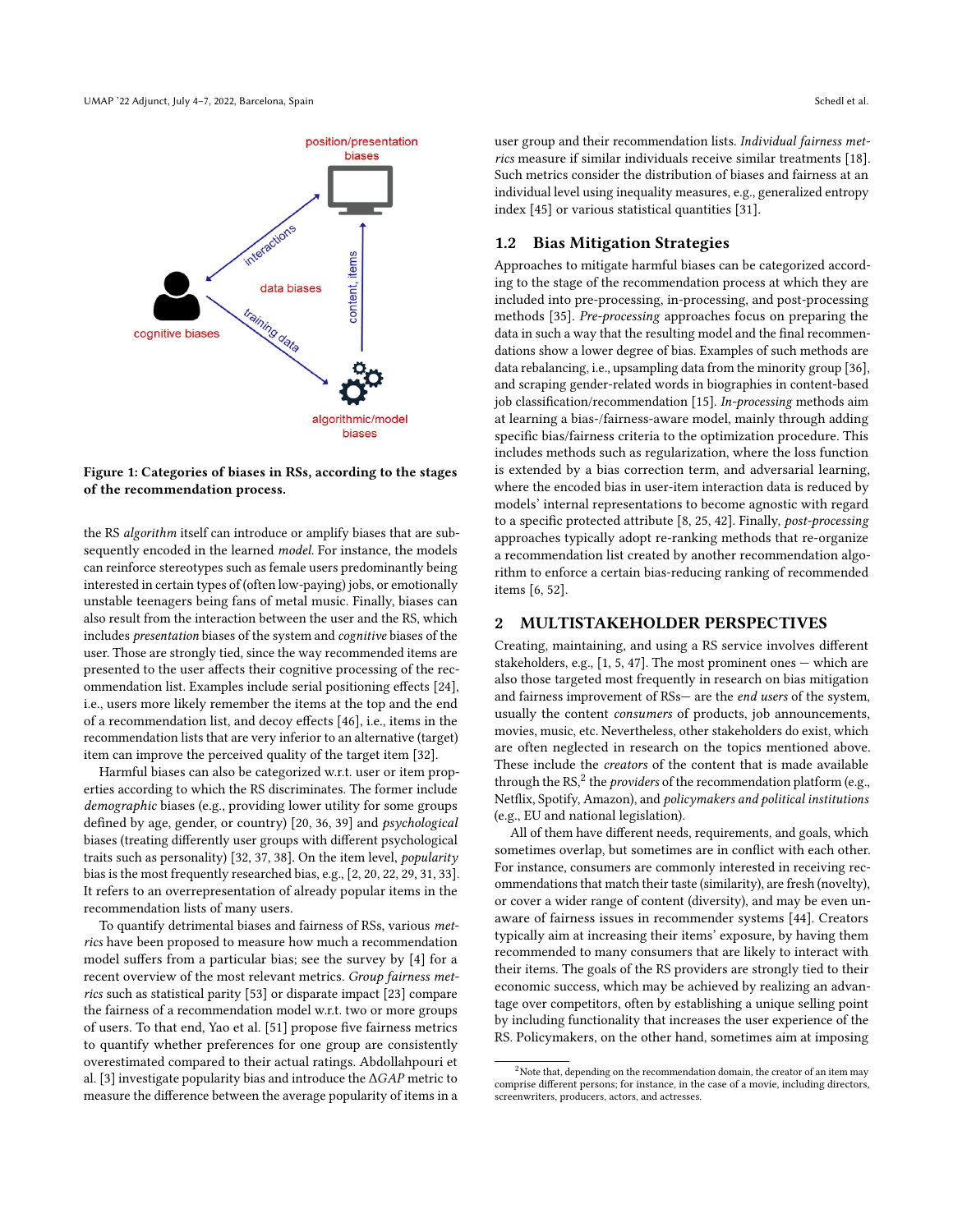certain regulatory limitations, for instance, to require a minimum quota for items by national content creators. A prominent example is France, whose *Conseil supérieur de l'audiovisuel* <sup>[3](#page-0-0)</sup> imposed such quotas, with an obvious direct impact on the bias and fairness of the RS ecosystem.

These examples highlight the need for considering the various stakeholders, with their individual goals, in the discussion of fairness and development of novel RS technology. While first RS approaches targeting multistakeholder fairness have emerged recently, e.g., [\[7,](#page-3-28) [48\]](#page-4-13), it is critical to raise awareness among researchers and developers of recommendation algorithms that optimizing fairness for one stakeholder may negatively affect others'.

# <span id="page-2-0"></span>3 PSYCHOLOGICAL AND SOCIOLOGICAL PERSPECTIVES

We challenge the assumption underlying existing metrics (see Section [1.1\)](#page-0-1) that fairness can be measured in a fully objective way that reflects a common and agreed-upon understanding of what is considered fair or unfair system behavior. Similar to findings of user studies, which have shown that perceived recommendation quality and diversity (among other aspects) differ between users of RSs, depending on demographics and other factors [\[28,](#page-3-29) [41\]](#page-4-14), we hypothesize that there also exist substantial differences between computational bias and fairness metrics and the perception of fairness by individuals or groups of individuals defined by common traits such as gender, age, ethnicity, cultural background, religion, and beliefs. While this has not yet been investigated in the context of RSs, to the best of our knowledge, psychological studies on verbal gender descriptions revealed differences in the level of bias/stereotypes between demographic groups [\[26\]](#page-3-30). Also, neuroscience experiments using transcranial direct current stimulation showed that gender stereotypes differ based on neural activity and cultural background [\[49\]](#page-4-15).

We, therefore, strongly advocate a more holistic perspective when considering the fairness of RSs, and refrain from considering existing metrics as universal. We believe that much more research is needed to investigate and understand the likely discrepancy between computational notions of bias and fairness in RSs research and their human perception in relation to psychological, sociological, and cultural backgrounds.

## <span id="page-2-1"></span>4 LEGAL AND REGULATORY PERSPECTIVES

On a legal level, the risks associated with AI applications including RSs are rapidly gaining importance, with the EU playing a special role, as it aims at becoming the global standard setter in the regulation of AI with the Artificial Intelligence Act  $[14]$ ,<sup>[4](#page-0-0)</sup> the Digital Service Act  $[12],$  $[12],$ <sup>[5](#page-0-0)</sup> and the Digital Market Act  $[13].^6$  $[13].^6$  $[13].^6$  While not yet in force once adopted, these three acts will be directly applicable across the EU. In the meantime, what already applies to RSs, although not specifically tailored to AI, is EU anti-discrimination

law  $[9-11, 40]$  $[9-11, 40]$  $[9-11, 40]$  $[9-11, 40]$ <sup>[7,8,9,10](#page-0-0)</sup> Despite this high density of AI regulation at the EU level, most of the existing legal literature on bias focuses on US law. We should close this gap.

With regard to bias in RSs, we recognize a significant divergence: While "fairness" is a concept frequently referred to in the RSs literature, it is not a legal concept [\[50\]](#page-4-17). Instead of fairness, EU law focuses on the protection of fundamental rights and the principle of non-discrimination. With regard to the latter, EU antidiscrimination law addresses discrimination only in certain areas (mainly employment, access to goods and services, and housing) and only when certain categories (e.g., gender, ethnicity, religious belief) are affected. Whether a biased outcome of a RS is discriminatory in a legal sense will depend on the specific context. Moreover, compliance with fundamental rights or with non-discrimination law is not a question of measurability, but of either-or. By including a multidisciplinary perspective, we should develop a fairness concept for RSs that is both informed by and compliant with EU non-discrimination law.

#### 5 CONCLUSION

We briefly reviewed existing notions of (harmful) biases and of fairness in RSs research, and strategies to mitigate the former while increasing the latter. We propose to take a holistic and multidisciplinary perspective on RSs's biases and fairness. This involves considering the recommendation task as a multistakeholder problem, including consumers, creators, platform providers, political and legal institutions. These actors have different goals, some of which are in agreement, some are contradictory. Determining a tradeoff between optimizing recommendation algorithms for fairness and maximizing accuracy is already not an easy task. It becomes even more complicated when considering the different stakeholders' needs and aims. Besides, we would like to motivate the more technical audience (foremost computer scientists and AI researchers) who design and develop RSs to engage into discussions with experts from psychology, sociology, cultural studies, ethics, and law. Even more, we believe that results of empirical studies and models from these disciplines can be integrated into RSs, as already demonstrated with psychology-informed RSs [\[32\]](#page-3-10). Furthermore, we aim at establishing a new notion of fairness, which can be influenced by an individual's traits, rather than being treated as a universal and static aspect of a RS.

We are confident that our statements will contribute to the vibrant research area of trustworthy artificial intelligence, in particular research on debiasing and fairness of state-of-the-art RSs.

# ACKNOWLEDGMENTS

This work received financial support by the Austrian Science Fund (FWF): P33526 and DFH-23; and by the State of Upper Austria and the Federal Ministry of Education, Science, and Research, through grant LIT-2020-9-SEE-113 and LIT-2021-YOU-215.

<sup>3</sup><https://www.csa.fr>

<sup>4</sup>[https://eur-lex.europa.eu/legal-content/EN/TXT/HTML/?uri=CELEX:](https://eur-lex.europa.eu/legal-content/EN/TXT/HTML/?uri=CELEX:52021PC0206&from=en) [52021PC0206&from=en](https://eur-lex.europa.eu/legal-content/EN/TXT/HTML/?uri=CELEX:52021PC0206&from=en)

<sup>5</sup>[https://eur-lex.europa.eu/legal-content/EN/TXT/HTML/?uri=CELEX:](https://eur-lex.europa.eu/legal-content/EN/TXT/HTML/?uri=CELEX:52020PC0825&from=en) [52020PC0825&from=en](https://eur-lex.europa.eu/legal-content/EN/TXT/HTML/?uri=CELEX:52020PC0825&from=en)

<sup>6</sup>[https://eur-lex.europa.eu/legal-content/EN/TXT/HTML/?uri=CELEX:](https://eur-lex.europa.eu/legal-content/EN/TXT/HTML/?uri=CELEX:52020PC0842&from=en) [52020PC0842&from=en](https://eur-lex.europa.eu/legal-content/EN/TXT/HTML/?uri=CELEX:52020PC0842&from=en)

<sup>7</sup>[https://eur-lex.europa.eu/legal-content/EN/TXT/HTML/?uri=CELEX:](https://eur-lex.europa.eu/legal-content/EN/TXT/HTML/?uri=CELEX:32000L0043&from=en) [32000L0043&from=en](https://eur-lex.europa.eu/legal-content/EN/TXT/HTML/?uri=CELEX:32000L0043&from=en)

<sup>8</sup>[https://eur-lex.europa.eu/legal-content/EN/TXT/HTML/?uri=CELEX:](https://eur-lex.europa.eu/legal-content/EN/TXT/HTML/?uri=CELEX:32000L0078&from=en) [32000L0078&from=en](https://eur-lex.europa.eu/legal-content/EN/TXT/HTML/?uri=CELEX:32000L0078&from=en)

<sup>9</sup>[https://eur-lex.europa.eu/legal-content/EN/TXT/HTML/?uri=CELEX:](https://eur-lex.europa.eu/legal-content/EN/TXT/HTML/?uri=CELEX:32004L0113&from=en) [32004L0113&from=en](https://eur-lex.europa.eu/legal-content/EN/TXT/HTML/?uri=CELEX:32004L0113&from=en)

<sup>10</sup>[https://eur-lex.europa.eu/legal-content/EN/TXT/HTML/?uri=CELEX:](https://eur-lex.europa.eu/legal-content/EN/TXT/HTML/?uri=CELEX:32006L0054&from=en) [32006L0054&from=en](https://eur-lex.europa.eu/legal-content/EN/TXT/HTML/?uri=CELEX:32006L0054&from=en)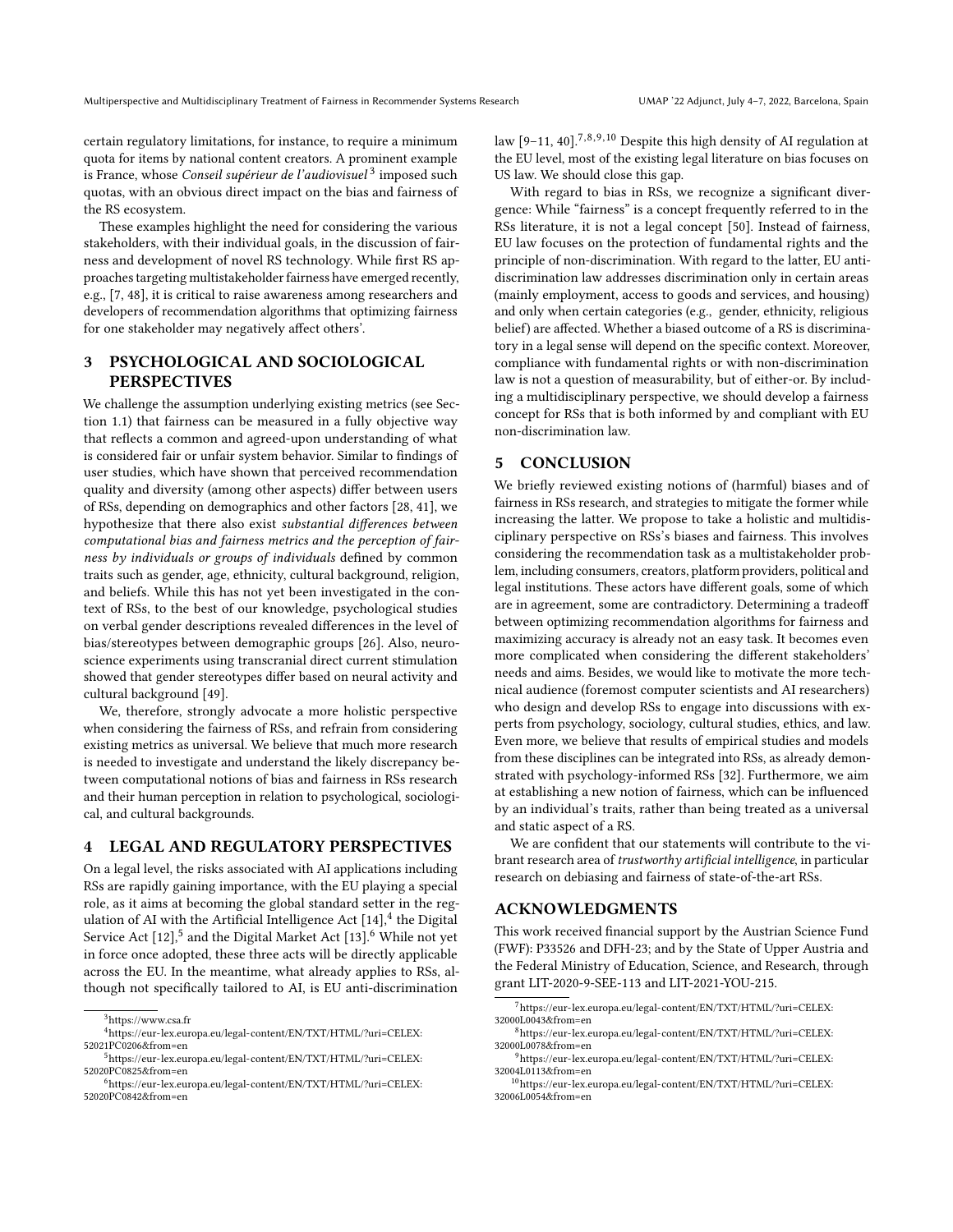UMAP '22 Adjunct, July 4–7, 2022, Barcelona, Spain Schedl et al.

#### **REFERENCES**

- <span id="page-3-26"></span>[1] Himan Abdollahpouri, Gediminas Adomavicius, Robin Burke, Ido Guy, Dietmar Jannach, Toshihiro Kamishima, Jan Krasnodebski, and Luiz Augusto Pizzato. 2020. Multistakeholder recommendation: Survey and research directions. User Model. User Adapt. Interact. 30, 1 (2020), 127–158. [https://doi.org/10.1007/s11257-019-](https://doi.org/10.1007/s11257-019-09256-1) [09256-1](https://doi.org/10.1007/s11257-019-09256-1)
- <span id="page-3-14"></span>[2] Himan Abdollahpouri, Masoud Mansoury, Robin Burke, and Bamshad Mobasher. 2019. The Unfairness of Popularity Bias in Recommendation. In Proceedings of the Workshop on Recommendation in Multi-stakeholder Environments co-located with the 13th ACM Conference on Recommender Systems (RecSys 2019), Copenhagen, Denmark, September 20, 2019 (CEUR Workshop Proceedings, Vol. 2440), Robin Burke, Himan Abdollahpouri, Edward C. Malthouse, K. P. Thai, and Yongfeng Zhang (Eds.). CEUR-WS.org.<http://ceur-ws.org/Vol-2440/paper4.pdf>
- <span id="page-3-19"></span>[3] Himan Abdollahpouri, Masoud Mansoury, Robin Burke, and Bamshad Mobasher. 2019. The Unfairness of Popularity Bias in Recommendation. In Workshop on Recommendation in Multi-stakeholder Environments (RMSE'19), in conjunction with the 13th ACM Conference on Recommender Systems, RecSys'19.
- <span id="page-3-8"></span>[4] Ashwathy Ashokan and Christian Haas. 2021. Fairness metrics and bias mitigation strategies for rating predictions. Information Processing & Management 58, 5 (2021), 102646.<https://doi.org/10.1016/j.ipm.2021.102646>
- <span id="page-3-27"></span>[5] Robin Burke, Himan Abdollahpouri, Edward C. Malthouse, K. P. Thai, and Yongfeng Zhang. 2019. Recommendation in multistakeholder environments. In Proceedings of the 13th ACM Conference on Recommender Systems, RecSys 2019, Copenhagen, Denmark, September 16-20, 2019, Toine Bogers, Alan Said, Peter Brusilovsky, and Domonkos Tikk (Eds.). ACM, 566–567. [https://doi.org/10.1145/](https://doi.org/10.1145/3298689.3346973) [3298689.3346973](https://doi.org/10.1145/3298689.3346973)
- <span id="page-3-25"></span>[6] L Elisa Celis, Damian Straszak, and Nisheeth K Vishnoi. 2018. Ranking with Fairness Constraints. In Proceedings of the 45th International Colloquium on Automata, Languages, and Programming (ICALP). Schloss Dagstuhl-Leibniz-Zentrum fuer Informatik.
- <span id="page-3-28"></span>[7] Harshal A. Chaudhari, Sangdi Lin, and Ondrej Linda. 2020. A General Framework for Fairness in Multistakeholder Recommendations. CoRR abs/2009.02423 (2020).
- <span id="page-3-23"></span>arXiv[:2009.02423 https://arxiv.org/abs/2009.02423](https://arxiv.org/abs/2009.02423) [8] Jiawei Chen, Hande Dong, Xiang Wang, Fuli Feng, Meng Wang, and Xiangnan He. 2022 (to appear). Bias and Debias in Recommender System: A Survey and Future Directions. Transactions on Knowledge and Data Engineering (2022 (to appear)).
- <span id="page-3-34"></span>[9] European Commission. 2000. Directive 2000/43/EC implementing the principle of equal treatment between persons irrespective of racial or ethnic origin.
- [10] European Commission. 2000. Directive 2000/78/EC establishing a general framework for equal treatment in employment and occupation: Framework Directive.
- <span id="page-3-35"></span>[11] European Commission. 2004. Directive 2004/113/EC implementing the principle of equal treatment between men and women in the access to and supply of goods and services: Goods and Services Directive.
- <span id="page-3-32"></span>[12] European Commission. 2020. Proposal for a Regulation of the European Parliament and of the Council on a Single Market for Digital Services (Digital Services Act) and amending Directive 2000/31/EC: COM(2020) 825 final.
- <span id="page-3-33"></span>[13] European Commission. 2020. Proposal for a Regulation of the European Parliament and of the Council on contestable and fair markets in the digital sector (Digital Markets Act): COM(2020) 842 final.
- <span id="page-3-31"></span>[14] European Commission. 2021. Proposal for a Regulation of the European Parliament and of the Council laying down Harmonised Rules on Artificial Intelligence (Artificial Intelligence Act) and amending certain Union Legislative Acts: COM(2021) 206 final.
- <span id="page-3-22"></span>[15] Maria De-Arteaga, Alexey Romanov, Hanna Wallach, Jennifer Chayes, Christian Borgs, Alexandra Chouldechova, Sahin Geyik, Krishnaram Kenthapadi, and Adam Tauman Kalai. 2019. Bias in bios: A case study of semantic representation bias in a high-stakes setting. In Proceedings of the Conference on Fairness, Accountability, and Transparency. 120–128.
- <span id="page-3-0"></span>[16] Yashar Deldjoo, Vito Walter Anelli, Hamed Zamani, Alejandro Bellogín, and Tommaso Di Noia. 2021. A Flexible Framework for Evaluating User and Item Fairness in Recommender Systems. User Modeling and User-Adapted Interaction 31, 3 (2021), 457–511.<https://doi.org/10.1007/s11257-020-09285-1>
- <span id="page-3-5"></span>[17] Tommaso Di Noia, Nava Tintarev, Panagiota Fatourou, and Markus Schedl. 2022. Recommender Systems under European AI Regulations. Commun. ACM 65, 4 (mar 2022), 69–73.<https://doi.org/10.1145/3512728>
- <span id="page-3-20"></span>[18] Cynthia Dwork, Moritz Hardt, Toniann Pitassi, Omer Reingold, and Richard Zemel. 2012. Fairness through awareness. In Proceedings of the 3rd innovations in theoretical computer science conference. 214–226.
- <span id="page-3-6"></span>[19] Michael D. Ekstrand, Anubrata Das, Robin Burke, and Fernando Diaz. 2022 (to appear). Fairness and Discrimination in Information Access Systems. Foundations and Trends in Information Retrieval (2022 (to appear)). arXiv[:2105.05779 https:](https://arxiv.org/abs/2105.05779) [//arxiv.org/abs/2105.05779](https://arxiv.org/abs/2105.05779)
- <span id="page-3-11"></span>[20] Michael D. Ekstrand, Mucun Tian, Ion Madrazo Azpiazu, Jennifer D. Ekstrand, Oghenemaro Anuyah, David McNeill, and Maria Soledad Pera. 2018. All The Cool Kids, How Do They Fit In?: Popularity and Demographic Biases in Recommender Evaluation and Effectiveness. In Conference on Fairness, Accountability and Transparency, FAT 2018, 23-24 February 2018, New York, NY, USA (Proceedings

of Machine Learning Research, Vol. 81), Sorelle A. Friedler and Christo Wilson (Eds.). PMLR, 172–186.<http://proceedings.mlr.press/v81/ekstrand18b.html>

- <span id="page-3-7"></span>[21] Mehdi Elahi, Himan Abdollahpouri, Masoud Mansoury, and Helma Torkamaan. 2021. Beyond algorithmic fairness in recommender systems. In Adjunct Proceedings of the 29th ACM Conference on User Modeling, Adaptation and Personalization.  $41 - 46$
- <span id="page-3-15"></span>[22] Mehdi Elahi, Danial Khosh Kholgh, Mohammad Sina Kiarostami, Sorush Saghari, Shiva Parsa Rad, and Marko Tkalčič. 2021. Investigating the impact of recommender systems on user-based and item-based popularity bias. Information Processing & Management 58, 5 (2021), 102655.
- <span id="page-3-18"></span>[23] Michael Feldman, Sorelle A Friedler, John Moeller, Carlos Scheidegger, and Suresh Venkatasubramanian. 2015. Certifying and removing disparate impact. In proceedings of the 21th ACM SIGKDD international conference on knowledge discovery and data mining. 259–268.
- <span id="page-3-9"></span>[24] Alexander Felfernig, Gerhard Friedrich, Bartosz Gula, Martin Hitz, Thomas Kruggel, Gerhard Leitner, Rudolf Melcher, D. Riepan, S. Strauss, Erich Teppan, and Oliver Vitouch. 2007. Persuasive Recommendation: Serial Position Effects in Knowledge-Based Recommender Systems. In Persuasive Technology, Second International Conference on Persuasive Technology, PERSUASIVE 2007, Palo Alto, CA, USA, April 26-27, 2007, Revised Selected Papers (Lecture Notes in Computer Science, Vol. 4744), Yvonne de Kort, Wijnand A. IJsselsteijn, Cees J. H. Midden, Berry Eggen, and B. J. Fogg (Eds.). Springer, 283–294. [https://doi.org/10.1007/978-](https://doi.org/10.1007/978-3-540-77006-0_34) [3-540-77006-0\\_34](https://doi.org/10.1007/978-3-540-77006-0_34)
- <span id="page-3-24"></span>[25] Christian Ganhör, David Penz, Navid Rekabsaz, Oleg Lesota, and Markus Schedl. 2022. Mitigating Consumer Biases in Recommendations with Adversarial Training. In Proceedings of the 45th International ACM SIGIR conference on research and development in Information Retrieval, SIGIR 2022. ACM.
- <span id="page-3-30"></span>[26] Tanja Hentschel, Madeline E. Heilman, and Claudia V. Peus. 2019. The Multiple Dimensions of Gender Stereotypes: A Current Look at Men's and Women's Characterizations of Others and Themselves. Frontiers in Psychology 10 (2019). <https://doi.org/10.3389/fpsyg.2019.00011>
- <span id="page-3-1"></span>[27] Ömer Kirnap, Fernando Diaz, Asia Biega, Michael D. Ekstrand, Ben Carterette, and Emine Yilmaz. 2021. Estimation of Fair Ranking Metrics with Incomplete Judgments. In WWW '21: The Web Conference 2021, Virtual Event / Ljubljana, Slovenia, April 19-23, 2021, Jure Leskovec, Marko Grobelnik, Marc Najork, Jie Tang, and Leila Zia (Eds.). ACM / IW3C2, 1065–1075. [https://doi.org/10.1145/](https://doi.org/10.1145/3442381.3450080) [3442381.3450080](https://doi.org/10.1145/3442381.3450080)
- <span id="page-3-29"></span>[28] Bart P. Knijnenburg, Martijn C. Willemsen, Zeno Gantner, Hakan Soncu, and Chris Newell. 2012. Explaining the User Experience of Recommender Systems. User Modeling and User-Adapted Interaction 22, 4-5 (2012), 441–504. [https://doi.](https://doi.org/10.1007/s11257-011-9118-4) [org/10.1007/s11257-011-9118-4](https://doi.org/10.1007/s11257-011-9118-4)
- <span id="page-3-16"></span>[29] Dominik Kowald, Markus Schedl, and Elisabeth Lex. 2020. The Unfairness of Popularity Bias in Music Recommendation: A Reproducibility Study. In European Conference on Information Retrieval. Springer, 35–42.
- <span id="page-3-2"></span>[30] Anja Lambrecht and Catherine Tucker. 2019. Algorithmic Bias? An Empirical Study of Apparent Gender-Based Discrimination in the Display of STEM Career Ads. Management Science 65, 7 (2019), 2966–2981. [https://doi.org/10.1287/mnsc.](https://doi.org/10.1287/mnsc.2018.3093) [2018.3093](https://doi.org/10.1287/mnsc.2018.3093)
- <span id="page-3-3"></span>[31] Oleg Lesota, Alessandro B. Melchiorre, Navid Rekabsaz, Stefan Brandl, Dominik Kowald, Elisabeth Lex, and Markus Schedl. 2021. Analyzing Item Popularity Bias of Music Recommender Systems: Are Different Genders Equally Affected?. In Proceedings of the 15th ACM Conference on Recommender Systems (Late-Breaking Results). Amsterdam, the Netherlands.
- <span id="page-3-10"></span>[32] Elisabeth Lex, Dominik Kowald, Paul Seitlinger, Thi Ngoc Trang Tran, Alexander Felfernig, and Markus Schedl. 2021. Psychology-informed Recommender Systems. Foundations and Trends® in Information Retrieval 15, 2 (2021), 134–242.
- <span id="page-3-17"></span>[33] Masoud Mansoury, Himan Abdollahpouri, Mykola Pechenizkiy, Bamshad Mobasher, and Robin Burke. 2020. FairMatch: A Graph-Based Approach for Improving Aggregate Diversity in Recommender Systems. Association for Computing Machinery, New York, NY, USA, 154–162.<https://doi.org/10.1145/3340631.3394860>
- <span id="page-3-4"></span>[34] Masoud Mansoury, Bamshad Mobasher, Robin Burke, and Mykola Pechenizkiy. 2019. Bias Disparity in Collaborative Recommendation: Algorithmic Evaluation and Comparison. In Proceedings of the Workshop on Recommendation in Multi-stakeholder Environments co-located with the 13th ACM Conference on Recommender Systems (RecSys 2019), Copenhagen, Denmark, September 20, 2019 (CEUR Workshop Proceedings, Vol. 2440), Robin Burke, Himan Abdollahpouri, Edward C. Malthouse, K. P. Thai, and Yongfeng Zhang (Eds.). CEUR-WS.org. <http://ceur-ws.org/Vol-2440/paper6.pdf>
- <span id="page-3-21"></span>[35] Ninareh Mehrabi, Fred Morstatter, Nripsuta Saxena, Kristina Lerman, and Aram Galstyan. 2021. A Survey on Bias and Fairness in Machine Learning. Comput. Surveys 54, 6 (2021), 115:1–115:35.<https://doi.org/10.1145/3457607>
- <span id="page-3-12"></span>[36] Alessandro B. Melchiorre, Navid Rekabsaz, Emilia Parada-Cabaleiro, Stefan Brandl, Oleg Lesota, and Markus Schedl. 2021. Investigating Gender Fairness of Recommendation Algorithms in the Music Domain. Information Processing & Management 58, 5 (2021), 102666.<https://doi.org/10.1016/j.ipm.2021.102666>
- <span id="page-3-13"></span>[37] Alessandro B. Melchiorre and Markus Schedl. 2020. Personality Correlates of Music Audio Preferences for Modelling Music Listeners. In Proceedings of the 28th ACM Conference on User Modeling, Adaptation and Personalization, UMAP